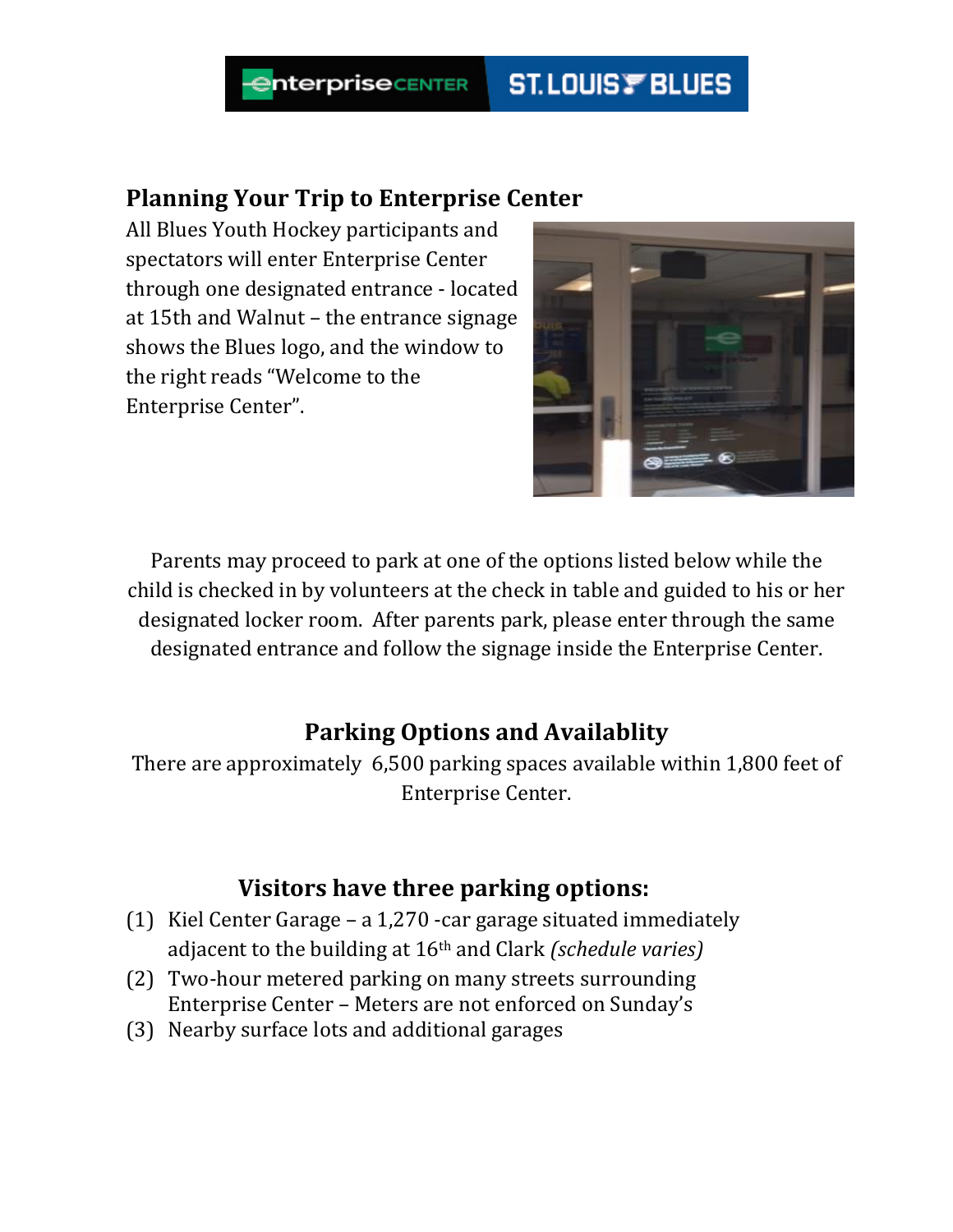

## **Kiel Center Garage**

The garage is not available on Saturdays or Sundays – unless a downtown event at Stifel Theater or elsewhere - prompts it to open. During special events, the garage rates will vary.

## **On Street Parking**

There are a number of metered parking spaces and surface lots available in the vicinity of the Enterprise Center.

Metered parking is highlighted in yellow on the graphic to the right.

Downtown meters are enforced Monday through Saturday, 8:00 am to 7:00 pm. **Meter rates are \$1/hour or .25 cents per 15 minutes.** 



MetroLink provides fast, safe, easy-to-use transportation to the Enterprise Center. Exit MetroLink at the Civic Center Station (just off 14th & Spruce Streets) and you will see the Enterprise Center.

One-Ride MetroLink Tickets can be purchased at any MetroLink station; **\$2.25 for adults and \$1.10 for children/seniors/disabled**